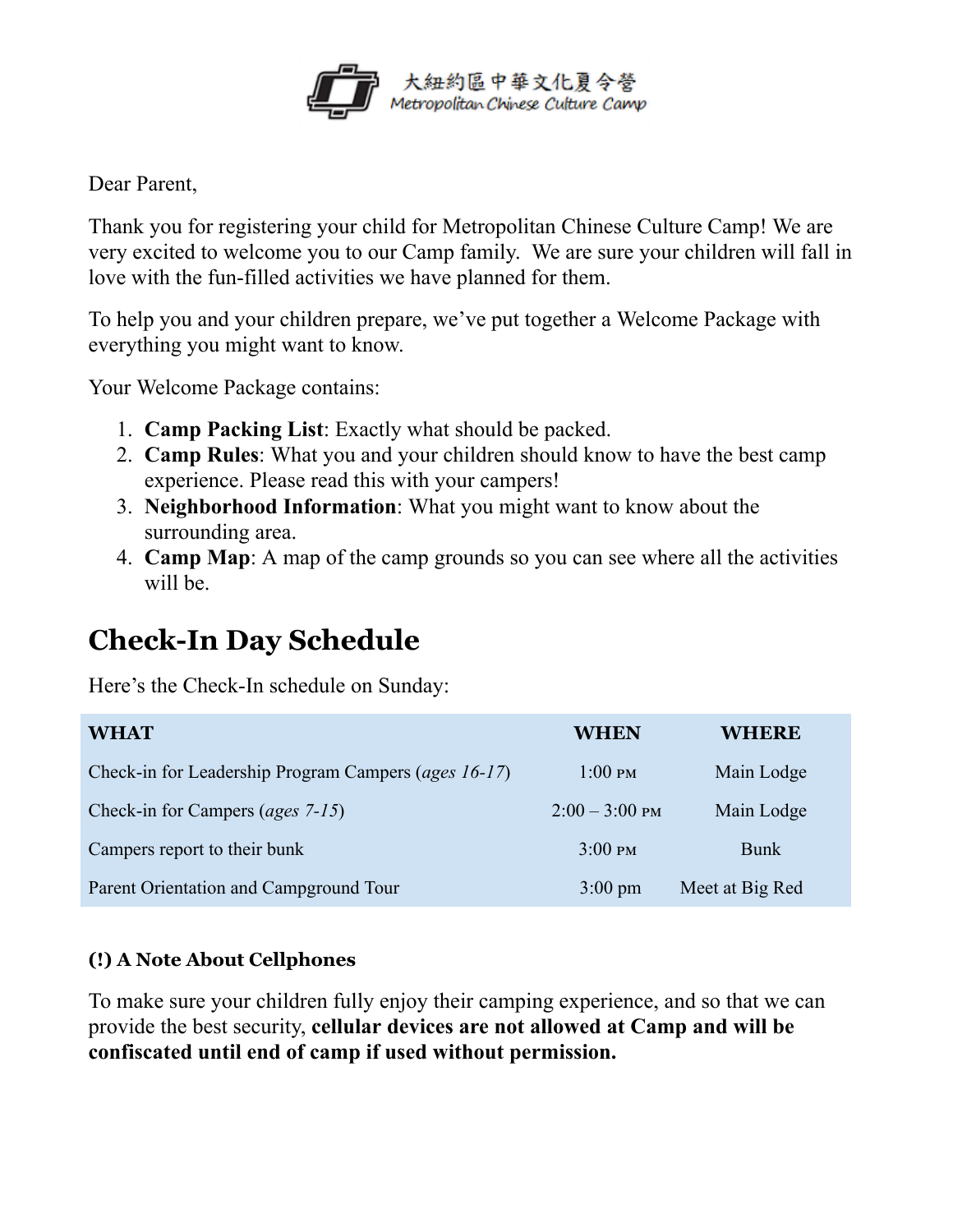

## **To Stay Connected To Your Children**

There are many alternative ways in which you can connect to your child/children during Camp:

- 1. We'll post pictures to our Facebook ([www.facebook.com/m.culturecamp](https://www.facebook.com/m.culturecamp) ) account.
- 2. We'll provide you with a phone number for emergency use. The contact # will be provided at Check-In.

We look forward to meeting you and your children at Camp. If you have any concerns, please write to us at [info@MetropolitanChineseCultureCamp.org](mailto:info@MetropolitanChineseCultureCamp.org) any time.

Sincerely,

Metropolitan Chinese Culture Camp [info@metropolitanchineseculturecamp.org](mailto:info@metropolitanchineseculturecamp.org)

## **About MCCC**

Metropolitan Chinese Culture Camp is a non-profit camp sponsored by the Chinese Service Center USA (www.ChineseServiceCenter.org), a 501c3 non-profit organization. The camp is organized and operated entirely by volunteers from 4 Chinese Schools in the northern New Jersey area:

- Bergen Chinese School in Hackensack, NJ (www.BergenChineseSchool.com)
- Bohua Chinese School in Hackensack, NJ (www.BohuaChinese.com)
- Livingston Chinese School in Livingston, NJ (www.LivingstonChineseSchool.org)
- Chinese Community Center of NJ (http://www.cccnj888.org/school)

To learn more about the programs for each of these Chinese Schools, please visit their websites -- or even better, stop by during school hours to speak with them.

To learn more about the camp itself, please see our website at [www.metropolitanchineseculturecamp.org](http://www.metropolitanchineseculturecamp.org/) and follow us on Facebook at [www.facebook.com/m.culturecamp .](https://www.facebook.com/m.culturecamp)